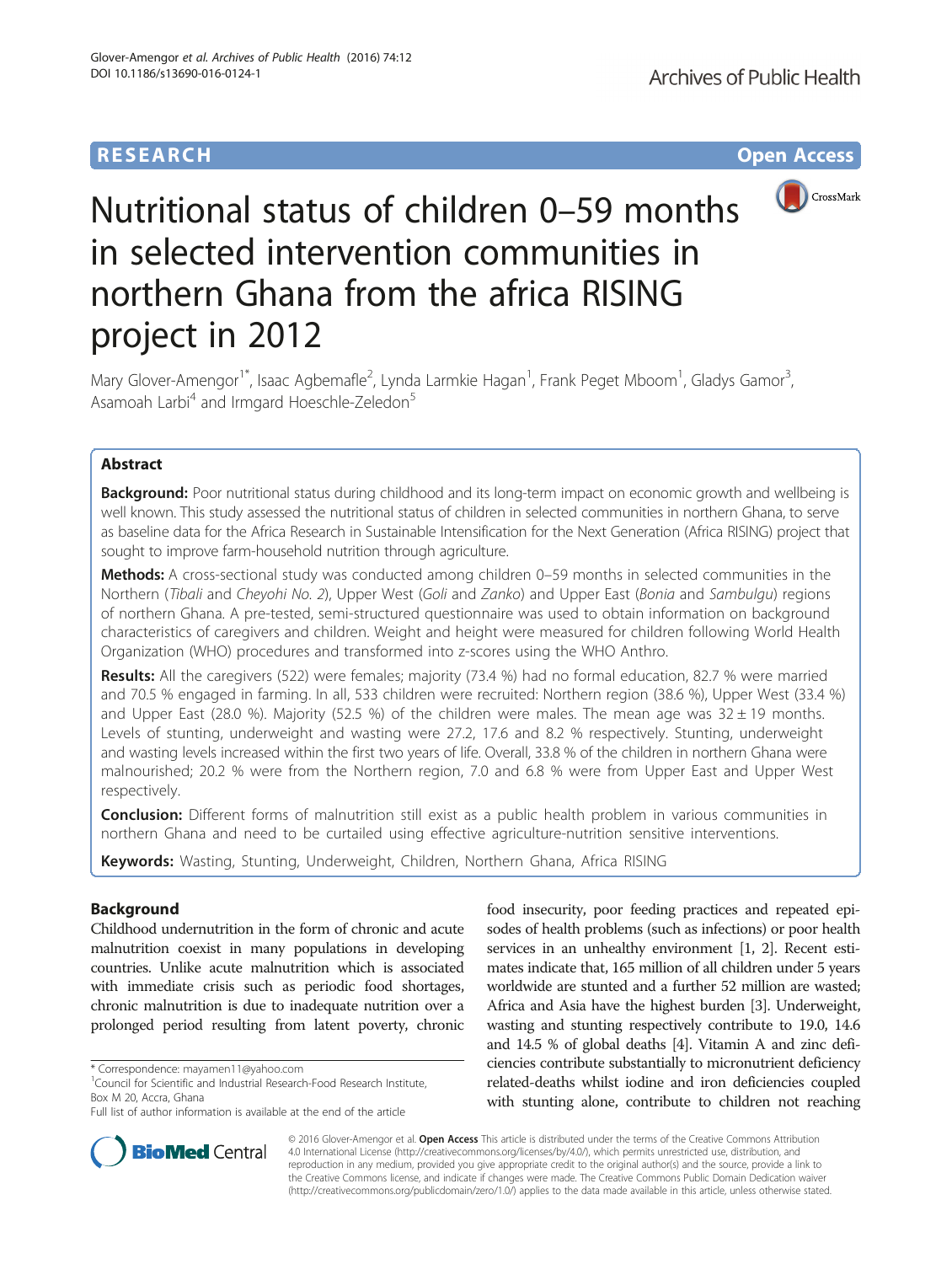their full developmental potential [\[3](#page-10-0)]. Also children who survive malnourished childhood are less productive physically and intellectually, and are more prone to chronic illness and disability in adult life [[5](#page-11-0), [6\]](#page-11-0).

In Ghana, reports on child undernutrition are not different. Statistics indicates that 28 % of children under 5 years were stunted and 9 % were wasted [[7\]](#page-11-0). A 2012 report by the Ghana statistical service indicated that the stunting prevalence in northern Ghana ranged from 31.5 to 37.4 % [[8\]](#page-11-0). This can be mainly attributed to food insecurity issues as well as poor child and maternal care in addition to poor nutrition. In the three northern regions of Ghana, undernutrition is high relative to the south and about 16 % (680,000 people) of households are severely or moderately food insecure [[9](#page-11-0)]. These alarming undernutrition and hunger estimates in northern Ghana have directed focus of some Non-governmental organizations (NGOs) in northern Ghana to agriculture-nutrition sensitive programmes. The Africa Research in Sustainable Intensification for the Next Generation (Africa RISING) is one of such agriculture-nutrition sensitive programmes in northern Ghana: as part of the U.S. government's "Feed the Future" initiative. Through action research and development partnerships (International Institute of Tropical Agriculture, West Africa and International Livestock Research Institute, East Africa), Africa RISING will create opportunities for smallholder farm households to move out of hunger and poverty through sustainably intensified farming systems that improve food, nutrition, and income security, particularly for women and children. This study was aimed at benchmarking the nutritional status of children in selected communities in northern Ghana, to serve as baseline data for the Africa RISING project to be implemented in those communities. Additionally, the predictors of nutritional status of children in these communities were also determined.

# Methods

# Design and setting

This was a cross-sectional study conducted among children 0–59 months in northern Ghana (Northern region, Upper East region and Upper West region). Two districts in each region, were selected from intervention sites mapped out by the Africa RISING project. The districts were Wa West and Nadowli districts (Upper West Region), Kassena Nankana and Bongo districts (Upper East Region) and Kumbugu and Savelugu districts (Northern Region). In each selected district, a rural and peri-urban community were selected. The communities selected in Wa West and Nadowli districts were Zanko and Goli respecively, in Kassena-Nankana and Bongo districts they were *Bonia* and *Sambulgu* respecively, while Tibali and Cheyohi No. 2 were the communities selected for Kumbugu and Savelugu districts respectively.

# Sampling

A simple population proportion formula assuming a stunting prevalence of 35 % in northern Ghana, alpha level of 0.05 and 80 % power was used to obtain a sample size of 513 and this was rounded up to 522 to improve the precision of the estimates [\[8](#page-11-0), [10\]](#page-11-0). Two communities were purposively selected from each district using the criteria of market access and duration of planting season. All communities in the selected districts were listed and classified as either small (≤45 hamlets), medium (46–100 hamlets) and large (>100 hamlets). In the small communities, all households were sampled, but with the medium and large communities, probability proportionate to size was used to select the required number of households. Thus in Cheyohi No. 2 and Zanko, all households were sampled. In the remaining communities, the number of households sampled was randomly selected based on their respective populations. Caregivers and their children were recruited from each household. A caregiver was defined as a person responsible for the preparation of the family meal during the interview week. In compounds with multiple households, households were selected by balloting and all children 0–59 months in the selected household were included in the study. Caregiver and child consent was obtained from each participant recruited into the study. The study protocol was approved by the Institutional Review Board (IRB) of the Council for Scientific and Industrial Research (CSIR), Accra, and permission also was sought from community leaders and chiefs as well as household heads.

#### Data collection

Information on participants' background characteristics was obtained using a pretested questionnaire. Questions on sex, age, caregiver's level of education, marital status, household size and occupation were obtained from the respondents through one-on-one interview. Nutritional status of children aged 0–59 months in the selected households were determined by taking anthropometric measurements based on WHO standard procedures [[11\]](#page-11-0). Body weight was measured using an electronic digital scale (Tanita Electronic scale BWB-800). Length and height measurements were taken using an infantometer (Seca 416) and stadiometer (Seca 207) respectively. Oedema was assessed in all children recruited. All children's birth records were assessed from their birth certificates and weighing cards. The interviewers were trained on collecting anthropometric measurements. Questionnaire was pre-tested and equipment were calibrated before use. After data collection, the questionnaire were cross-checked in the field and all necessary corrections made.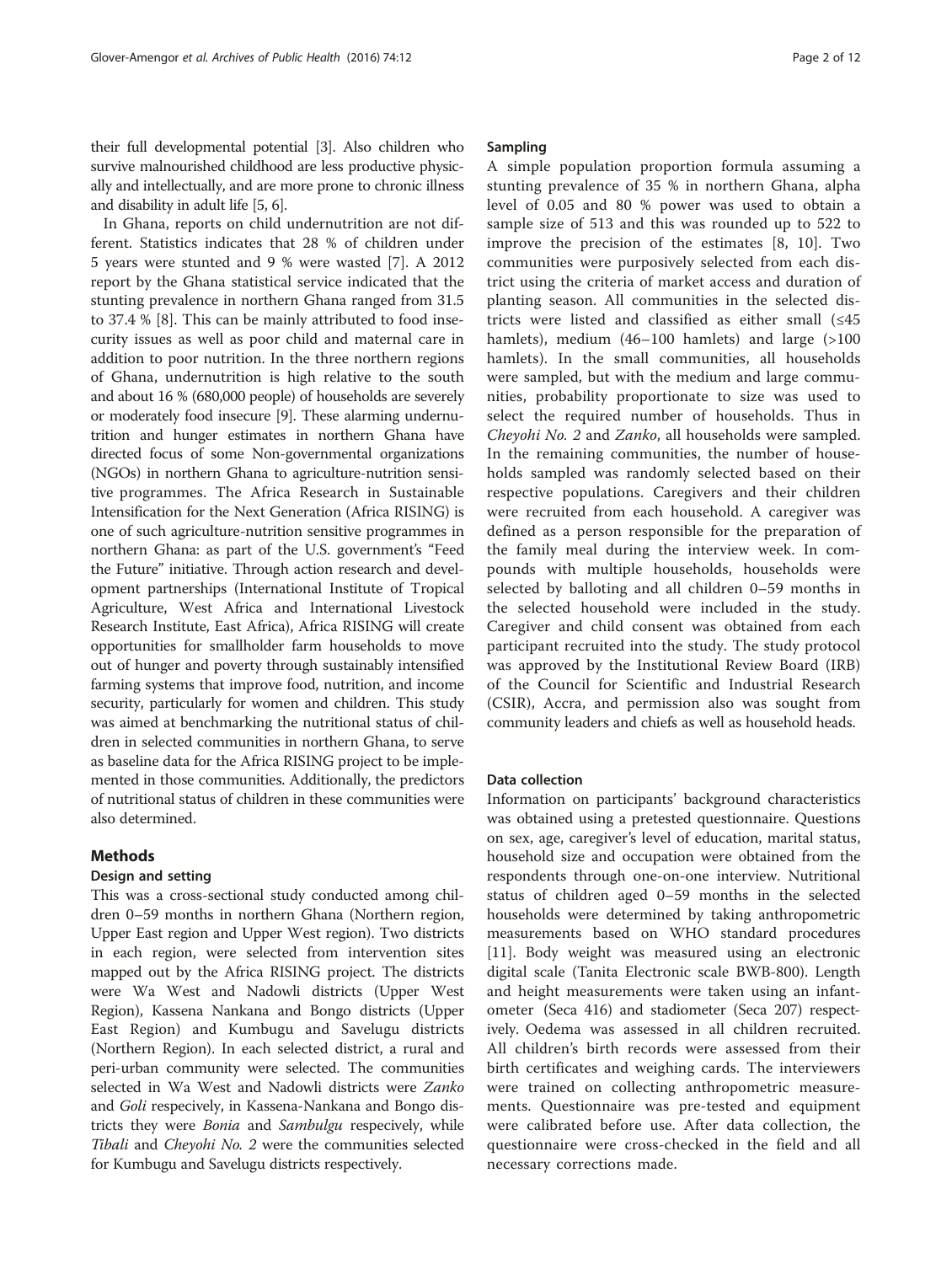# Statistical analysis

Data was analysed using SPSS version 20.0 and WHO Anthro. The WHO Anthro was used to convert weight, height and age of child (months) into weight-for-age zscore (WAZ), weight-for-height z-score (WHZ) and height-for-age z-score (HAZ). Children whose full birth date (month and year) were not obtained, and children whose weight and/or height were not measured were excluded from one or more of the anthropometric indices. There were no flagged records and oedema was not present in any of the children assessed; hence these were not controlled for in the anthropometric indices. Anthropometric classifications were based on global standards:  $<-3SD$ ,  $<-2SD$  and  $\geq -2SD$  [\[11\]](#page-11-0). Children whose HAZ, WAZ and WHZ were below minus two standard deviations (−2 SD) from the median of the reference population were considered as stunted, underweight and wasted respectively. The three anthropometric indices were combined to determine the overall nutritional status. A child with all three anthropometric indices < −2SD or ≥ −2SD was classified as severely malnourished or well-nourished respectively. If two of the three anthropometric indices were < −2SD, the child was considered moderately malnourished and when one of the three anthropometric indices was < −2SD, the child was considered marginally malnourished.

Descriptive statistics was performed for the sociodemographic characteristics of the caregivers and children. Chi-square analysis was used to examine associations between background characteristics of the children and their levels of stunting, wasting and underweight. Analysis of variance (ANOVA) was used to test for differences in mean HAZ, WAZ and WHZ by the children's background characteristics. Binary logistic regression analyses were conducted to estimate adjusted odds ratio and 95 % confidence intervals to determine the predictors of poor nutritional status. The dependent variable was overall nutritional status ( $0 =$  well-nourished and  $1 =$ malnourished). The independent variables were caregiver characteristics such as age, sex, educational level, occupation, marital status, region, household size, feeding frequency and primary source of obtaining food. The other independent variables were the nutritional status of caregivers (body mass index) and child characteristics namely sex of child and age of child. A  $p$ -value < 0.05 was considered significant.

# Results

#### Background characteristics

A total of 522 households in northern Ghana participated in this study. Most (68.2 %) of the households were headed by male heads but all the caregivers were females. Majority (69.9 %) of the caregivers had no formal education, 73.6 % were married and 66.1 % were farmers (Table [1](#page-3-0)). Apart from farming, caregivers engage in other economic activities such as trading, fishing, shea butter production, fermented maize brewing and skilled artisanship? (33.9 %). Most households (47.5 %) were 6–10 in number and the average household size was 7. Monthly income was below 100 cedis for 64.9 % of the caregivers, 27.6 % of households ate twice a day and 58.4 % of foods eaten were produced by caregivers themselves (Table [1\)](#page-3-0).

In all, 533 children were recruited: Bonia (23.8 %), Cheyohi No. 2 (14.4 %), Goli (14.0 %), Sambulgu (16.9 %), Tibali (18.4 %) and Zanko (12.5 %). Cheyohi No. 2 and Tibali were communities in Northern region (38 %), Bonia and Sambulgu were communities in Upper East region (29 %) and Zanko and Goli were communities in Upper West region (33 %). Majority (52.5 %) of the children were males. Children within the ages of 24– 35 months (21.9 %) were twice as many as children within the ages of  $6-11$  months  $(10.2 %; Table 2).$  $(10.2 %; Table 2).$  $(10.2 %; Table 2).$ Twenty-five percent of the children constituted the largest age cohort of 48–59 months whilst the least cohort of 10 % was the 0–5 months aged infants. The mean age was  $32 \pm 19$  months. The mean height and weight for the children in this population was  $86.2 \pm 19$  cm and  $11.6 \pm 3.7$  kg. There were no regional differences in background characteristics either among the caregivers or their children.

#### WHZ, HAZ and WAZ profile

The mean WHZ, HAZ and WAZ in northern Ghana were −0.56 ± 1.08, −1.16 ± 1.55 and −1.08 ± 1.16 respectively as shown in Table [3](#page-5-0). About 5.6 % of children under five years in northern Ghana have HAZ < −3SD and 21.6 % had HAZ < −2SD. WAZ was < −3SD for 4.3 % of the children whilst 13.4 % of the children had WAZ < −2SD. In terms of WHZ, 2.6 % of the children had WHZ < −3SD whilst 5.6 % had WHZ < −2SD (Table [3](#page-5-0)). None of the children had HAZ, WAZ and WHZ ≥2SD.

### Nutritional status of the children

The levels of stunting, underweight and wasting in these children were 27.2, 17.6 and 8.2 % respectively (Table [4](#page-6-0)). More children were likely to be stunted and underweight as compared to children who were wasted. There was no difference in stunting and underweight by sex, but males were more likely to be wasted as compared to females. Children less than 6 months were less likely to be stunted, underweight and wasted as compared to older children (6–35 months; Table [4\)](#page-6-0).

Stunting and underweight peaked at ages 24–35 months and 12–23 months respectively?. Figure [1](#page-6-0) shows that the levels of stunting increased drastically in the second year of life. Levels of underweight increased gradually from birth to when children were 12–23 months old and then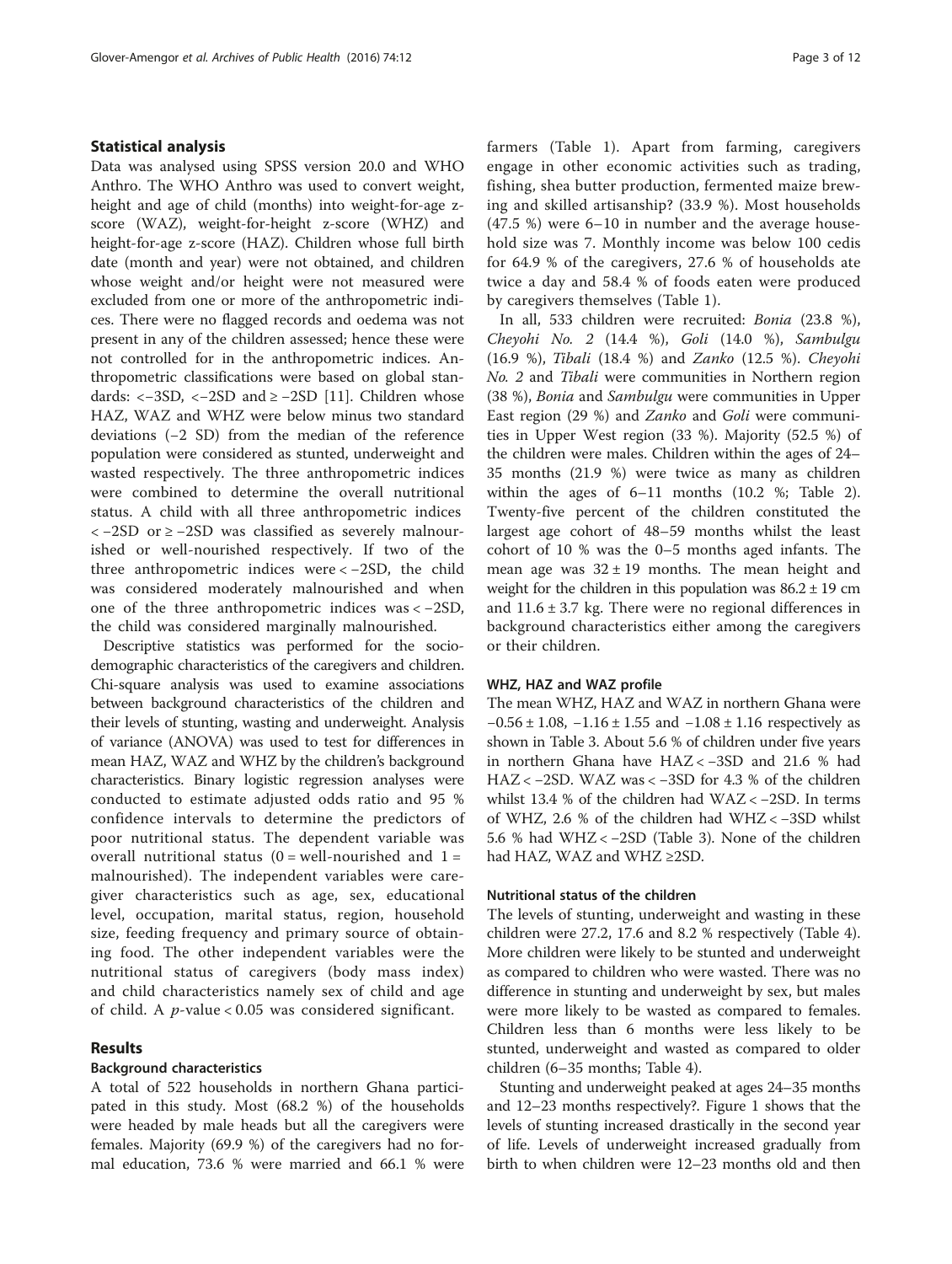| Characteristics           | Regions                         |                                   |                                   |                              |
|---------------------------|---------------------------------|-----------------------------------|-----------------------------------|------------------------------|
|                           | Northern<br>$(n = 113)$<br>n(%) | Upper West<br>$(n = 271)$<br>n(%) | Upper East<br>$(n = 138)$<br>n(%) | Total<br>$(N = 522)$<br>n(%) |
| Sex of household head     |                                 |                                   |                                   |                              |
| Female                    | 5(4.4)                          | 112 (41.3)                        | 56 (40.5)                         | 173 (33.1)                   |
| Male                      | 108 (95.6)                      | 159 (58.7)                        | 82 (59.5)                         | 349 (68.2)                   |
| Age (years)               |                                 |                                   |                                   |                              |
| $15 - 19$                 | 2(1.8)                          | 18 (5.9)                          | 3(1.5)                            | 23 (3.9)                     |
| $20 - 29$                 | 35 (31.0)                       | 71 (26.4)                         | 28 (20.4)                         | 134 (25.8)                   |
| $30 - 39$                 | 38 (33.6)                       | 73 (27.1)                         | 51 (37.2)                         | 162 (31.2)                   |
| $40 - 49$                 | 25 (22.1)                       | 51 (19.0)                         | 29 (21.2)                         | 105 (20.2)                   |
| $\geq 50$                 | 13 (11.5)                       | 58 (11.2)                         | 27 (19.7)                         | 98 (18.9)                    |
| Educational level         |                                 |                                   |                                   |                              |
| None                      | 106 (93.8)                      | 147 (54.2)                        | 112 (81.2)                        | 365 (69.9)                   |
| Primary                   | 4(3.5)                          | 54 (19.9)                         | 11(8.0)                           | 69 (13.2)                    |
| Junior high/middle school | 1(0.9)                          | 49 (18.1)                         | 15 (10.9)                         | 65 (12.5)                    |
| Senior high school +      | 2(1.8)                          | 21(7.7)                           | 0(0.0)                            | 18 (4.5)                     |
| Marital status            |                                 |                                   |                                   |                              |
| Single                    | 12(10.6)                        | 26 (9.6)                          | 14(10.1)                          | 52 (10.0)                    |
| Married                   | 95 (84.1)                       | 177 (65.3)                        | 112 (81.2)                        | 384 (73.6)                   |
| Divorced                  | 1(0.9)                          | 6(2.2)                            | 0(0.0)                            | 7(1.3)                       |
| Separated                 | 0(0.0)                          | 5(1.8)                            | 2(1.4)                            | 7(1.3)                       |
| Widowed                   | 5(4.4)                          | 57 (21.0)                         | 10(7.2)                           | 72 (13.8)                    |
| Household size            |                                 |                                   |                                   |                              |
| $\leq$ 5                  | 17 (15.0)                       | 119 (43.9)                        | 45 (32.6)                         | 181 (34.7)                   |
| $6 - 10$                  | 39 (34.5)                       | 130 (48.0)                        | 79 (57.2)                         | 248 (47.5)                   |
| $\geq 10$                 | 57 (50.4)                       | 22(8.1)                           | 14(10.1)                          | 93 (17.8)                    |
| Occupation                |                                 |                                   |                                   |                              |
| Farming                   | 63 (55.8)                       | 184 (67.9)                        | 98 (77.8)                         | 345 (66.1)                   |
| *Other activities         | 50 (44.2)                       | 87 (32.1)                         | 40 (29.0)                         | 177 (33.9)                   |
| Income (GH¢)              |                                 |                                   |                                   |                              |
| < 100                     | 87 (77.0)                       | 135 (49.8)                        | 117 (84.8)                        | 339 (64.9)                   |
| $101 - 300$               | 23 (20.4)                       | 91 (33.6)                         | 19 (13.8)                         | 133 (25.5)                   |
| $301 - 500$               | 2(1.8)                          | 20 (7.4)                          | 0(0.0)                            | 22 (4.2)                     |
| >500                      | 1(0.9)                          | 25(9.2)                           | 2(1.4)                            | 28 (5.2)                     |
| Meal frequency in a day   | 109                             | 267                               | 130                               | 506                          |
| Once                      | 4(3.5)                          | 7(2.6)                            | 12(8.7)                           | 23 (4.4)                     |
| Twice                     | 2(1.8)                          | 75 (27.7)                         | 67 (48.6)                         | 144 (27.6)                   |
| Thrice                    | 101 (89.4)                      | 184 (67.9)                        | 58 (42.0)                         | 343 (65.7)                   |
| Four times                | 6(5.3)                          | 5(1.8)                            | 1(0.7)                            | 12(2.3)                      |
| Primary source of food    |                                 |                                   |                                   |                              |
| Own production            | 81 (71.7)                       | 144 (53.1)                        | 80 (58.0)                         | 305 (58.4)                   |
| Purchases                 | 3(2.7)                          | 22 (8.1)                          | 9(6.5)                            | 34(6.5)                      |

<span id="page-3-0"></span>

|  |  | <b>Table 1</b> Background characteristics of caregivers in northern Ghana from the Africa RISING project in 2012 ( $N = 522$ ) |
|--|--|--------------------------------------------------------------------------------------------------------------------------------|
|  |  |                                                                                                                                |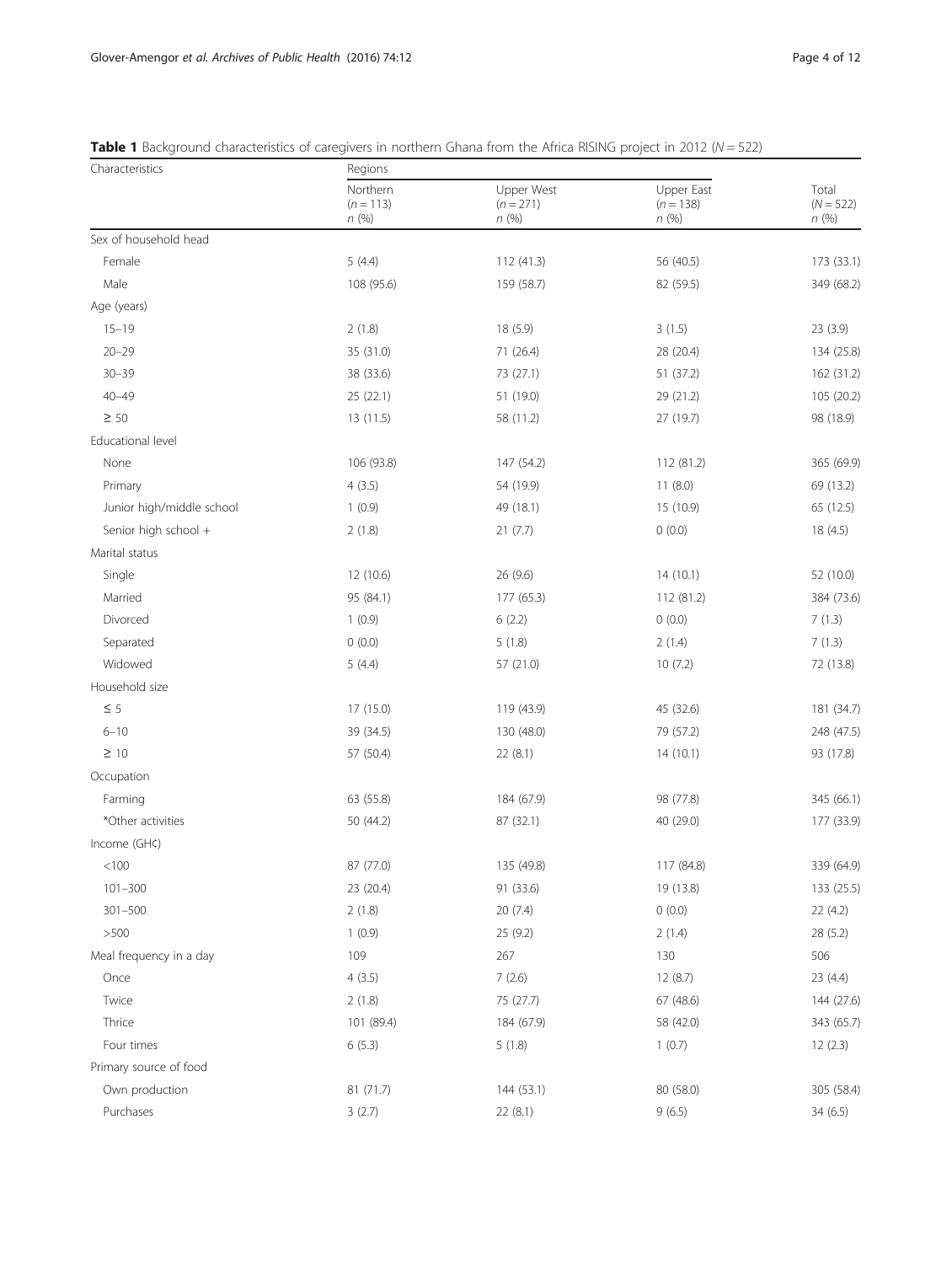| Borrowed/battered          | (0.9)     | (0.0)      | (0.7)    | 2(0.4)     |
|----------------------------|-----------|------------|----------|------------|
| Food aid                   | (0.0)     | (0.4)      | (0.7)    | 2(0.4)     |
| Own production + purchases | 28 (24.8) | 104 (38.4) | 47(34.1) | 179 (34.3) |

<span id="page-4-0"></span>Table 1 Background characteristics of caregivers in northern Ghana from the Africa RISING project in 2012 ( $N = 522$ ) (Continued)

\*Other activities = > Other activities include trading, fishing, share butter production, fermented millet "pito" brewing and skilled artisan

levelled off to the third year of life before it started to decline. The levels of wasting peaked when children were about 6–11 months of age and then declineed gradually (Fig. [1](#page-6-0)). Stunting, underweight and wasting varied by region; it was highest in the Northern region and lowest in the Upper West region (Table [4\)](#page-6-0). The levels of stunting, underweight and wasting in the Northern region was about three times the levels in the Upper West or Upper East region.

Three percent (3.0 %), 12.5 and 18.3 % of the children were severely, moderately and marginally malnourished respectively as shown in Table [5](#page-7-0). Overall, 3 out of 10 children (0–59 months) in northern Ghana had some level of malnutrition. Of the 33.8 % of the children with poor nutritional status, 20.2 % were from the Northern region, 7.0 and 6.8 % were from Upper East and Upper West respectively. The overall nutritional status of the females was not different from that of the males. Poor nutritional status increased from birth to the third year of life and then decreased gradually. Poor nutritional status ranged from 3.0 to 8.9 % across the different age groups; the lowest levels were seen in children 0–5 months.

The chi-square analysis presented in Table [6](#page-8-0) show that, household size, region and frequency of feeding were significantly associated with poor nutritional status of children (malnourished children) (p-value < 0.05). There were regional differences in the proportion of children who were malnourished. Children from Northern and Upper East region were about seven times (7x) and

three times (3x) more likely to be malnourished as compared to children from Upper East region ( $p$ -value = 0.13; Table [7](#page-9-0)). Table [7](#page-9-0) presents the binary logistic regression results of predictors of the effect of caregiver characteristics on the likelihood of a child being malnourished. Controlling for all possible confounders, caregiver's occupation was a significant predictor of poor nutritional status. Children's whose caregivers were farmers were four times more likely to be malnourished as compared to children whose caregivers were traders  $(OR = 4.15;$ 95 % CI =  $1.17 - 14.67$ ).

# Discussion

## Stunting profiles

Adequate nutrition is important for child growth, health and development. This study used height-for-age, weightfor-height, and weight-for-age indices to assess the nutritional status of children 0–59 months in northern Ghana. The height-for-age index was used as an indicator of linear growth. In northern Ghana, 27.2 % of the children were stunted. This was higher than the national stunting prevalence of 22.7 % [[8\]](#page-11-0). High levels of stunting were found in communities in Northern region whilst the lowest levels were found in Upper West region. This conformed to regional data from northern Ghana which indicated that stunting prevalence was highest in Northern region [[8](#page-11-0)]. An evaluation of baseline "Feed the Future" indicators for northern Ghana also showed a similar trend [\[12\]](#page-11-0). This indicates that children in Northern region were more

| Characteristics | Regions                         |                                   |                                   |                              |  |
|-----------------|---------------------------------|-----------------------------------|-----------------------------------|------------------------------|--|
|                 | Northern<br>$(n = 206)$<br>n(%) | Upper West<br>$(n = 178)$<br>n(%) | Upper East<br>$(n = 149)$<br>n(%) | Total<br>$(N = 533)$<br>n(%) |  |
| Sex             |                                 |                                   |                                   |                              |  |
| Male            | 107 (51.9)                      | 90 (50.6)                         | 83 (55.7)                         | 280 (52.5)                   |  |
| Female          | 99 (48.1)                       | 88 (49.4)                         | 66 (44.3)                         | 253 (47.5)                   |  |
| *Age (months)   |                                 |                                   |                                   |                              |  |
| $0 - 5$         | 29 (14.4)                       | 8(4.6)                            | 16(10.5)                          | 53 (10.0)                    |  |
| $6 - 11$        | 23(11.4)                        | 15(8.6)                           | 16(10.5)                          | 54 (10.2)                    |  |
| $12 - 23$       | 32 (15.8)                       | 19 (10.9)                         | 24 (15.8)                         | 75 (14.2)                    |  |
| $24 - 35$       | 46 (22.8)                       | 33 (18.9)                         | 37(24.3)                          | 116 (21.9)                   |  |
| $36 - 47$       | 32 (15.8)                       | 37(21.1)                          | 30 (19.7)                         | 99 (18.7)                    |  |
| $48 - 59$       | 40 (19.8)                       | 63 (36.0)                         | 29 (19.1)                         | 132 (25.0)                   |  |

**Table 2** Background characteristics of children 0–59 months in northern Ghana from the Africa RISING project in 2012 ( $N = 533$ )

\*Age (months) = > Children whose full birth date (month and year) were not obtained were excluded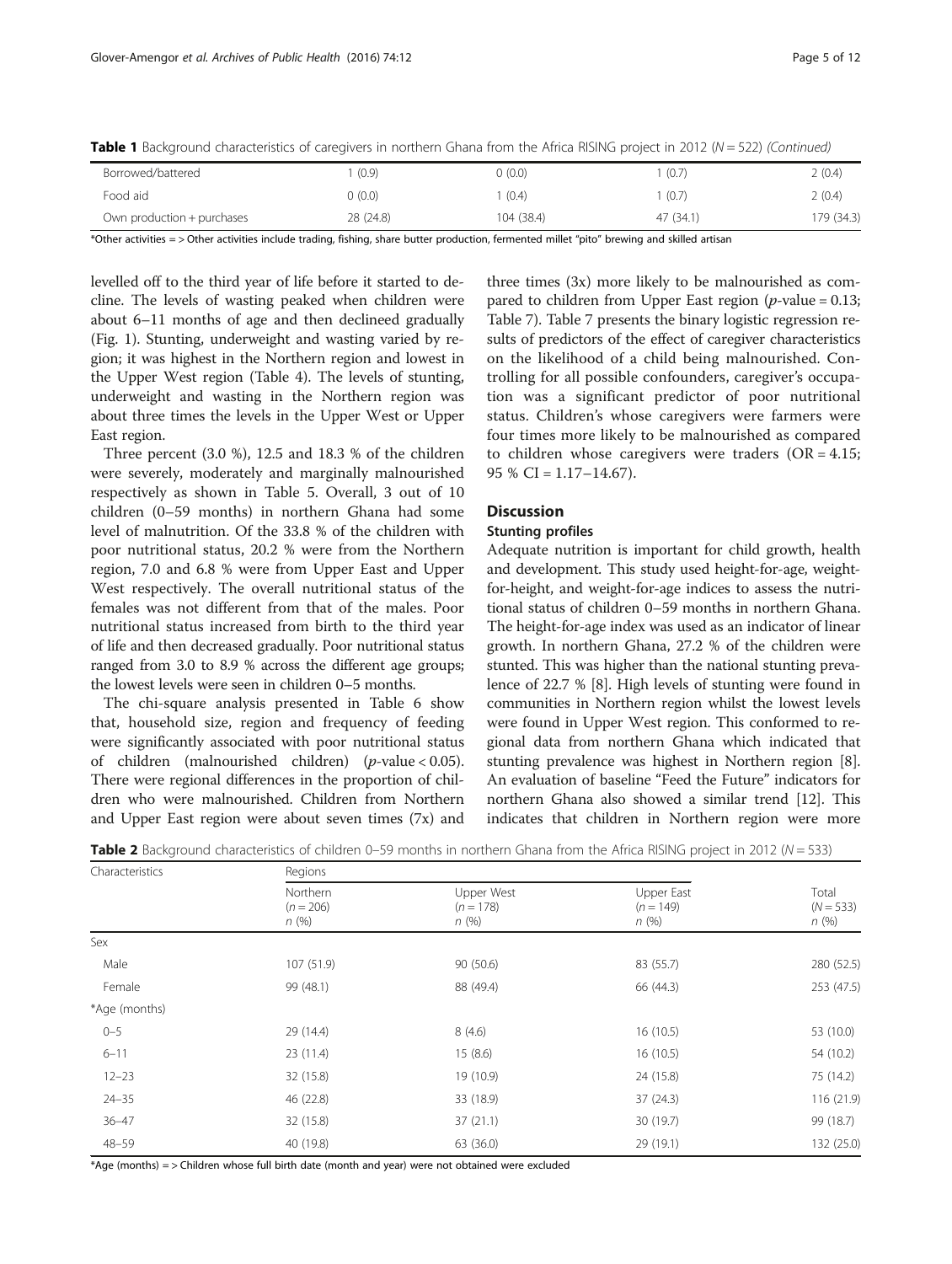| Characteristics     | *Height-for-age (HAZ) $[N = 496]$ |                  |                     | *Weight-for-age (WAZ) [N = 493]       |                  |                  | *Weight-for-height (WHZ) [N = 499] |                                        |                  |                  |                       |                                |
|---------------------|-----------------------------------|------------------|---------------------|---------------------------------------|------------------|------------------|------------------------------------|----------------------------------------|------------------|------------------|-----------------------|--------------------------------|
|                     | $<-3SDn$<br>(% )                  | $<-2SDn$<br>(% ) | $\ge -25Dn$<br>(% ) | Mean 7-score<br>(95 % CI)             | $<-3SDn$<br>(% ) | $<-2SDn$<br>(% ) | $\geq -25$ Dn<br>(% )              | Mean 7-score<br>(95 % CI)              | $<-3SDn$<br>(% ) | $<-2SDn$<br>(% ) | $\geq -25$ Dn<br>(% ) | Mean Z-score<br>(95 % CI)      |
| Sex                 |                                   |                  |                     |                                       |                  |                  |                                    |                                        |                  |                  |                       |                                |
| Male                | 17(6.5)                           | 49 (18.8)        | 194 (74.6)          | $-1.19$ ( $-0.35$ , 0.20)             | 13(5.0)          | 31 (12.0)        | 214 (82.9)                         | $-1.07$ $(-0.19, 0.22)$                | 7(2.7)           | 16(6.2)          | 237 (91.2)            | $-0.52$ $(-0.11, 0.27)$        |
| Female              | 11(4.7)                           | 58 (24.6)        | 167 (70.8)          | $-1.12$ ( $-0.35$ , 0.20)             | 8(3.4)           | 35 (14.9)        | 192 (81.7)                         | $-1.08$ ( $-0.19$ , 0.22)              | 6(2.5)           | 12(5.0)          | 221(92.5)             | $-0.60$ $(-0.11, 0.27)$        |
| Age (months)        |                                   |                  |                     |                                       |                  |                  |                                    |                                        |                  |                  |                       |                                |
| $0 - 5$             | 3(5.7)                            | 4(7.5)           | 46 (86.8)           | $-0.32$ $(-1.08, 0.45)$               | 4(7.5)           | 6(11.3)          | 43 (81.1)                          | $-0.87$ ( $-1.36$ , $-0.38$ )          | 2(3.8)           | 6(11.5)          | 44 (84.6)             | $-0.63$ ( $-11.04$ , $-0.21$ ) |
| $6 - 11$            | 3(5.6)                            | 4(7.4)           | 47 (87.0)           | $-0.43$ $(-0.93, 0.07)$               | 4(7.4)           | 7(13.0)          | 43 (79.6)                          | $-1.23$ ( $-1.59$ , $-0.87$ ) 5 (9.3)  |                  | 7(13.0)          | 42 (77.8)             | $-1.25$ ( $-1.56$ , $-0.94$ )  |
| $12 - 23$           | 2(2.7)                            | 18 (24.3)        | 54 (73.0)           | $-1.33$ ( $-1.59$ , $-1.07$ )         | 6(8.1)           | 12(16.2)         | 56 (75.7)                          | $-1.34$ ( $-1.58$ , $-1.09$ ) 3 (4.1)  |                  | 6(8.1)           | 65 (87.8)             | $-0.94$ ( $-1.17, -0.70$ )     |
| $24 - 35$           | 7(6.1)                            | 32 (28.1)        | 75 (65.8)           | $-1.45$ ( $-1.67$ , $-1.23$ )         | 2(1.6)           | 16(14.0)         | 96 (84.2)                          | $-1.06$ ( $-1.25$ , $-0.87$ ) 1 (0.6)  |                  | 6(5.3)           | 107 (93.9)            | $-0.39$ $(-0.57, -0.20)$       |
| $36 - 47$           | 6(6.1)                            | 25 (25.6)        | 67 (63.4)           | $-1.33$ $(-1.57, -1.09)$ 3 (3.1)      |                  | 11(11.3)         | 83 (85.6)                          | $-0.94$ ( $-1.15$ , $-0.72$ ) 2 (2.0)  |                  | 1(1.0)           | 94 (96.9)             | $-0.26$ ( $-0.46$ , $-0.07$ )  |
| $48 - 59$           | 7(6.8)                            | 24(23.3)         | 72 (69.9)           | $-1.36$ ( $-1.58$ , $-1.14$ ) 2 (2.0) |                  | 14(03.9)         | 85 (84.2)                          | $-1.05$ ( $-1.23$ , $-0.87$ ) 0 (0.0)  |                  | 2(2.4)           | 99 (98.0)             | $-0.36$ $(-0.52, -0.20)$       |
| Region              |                                   |                  |                     |                                       |                  |                  |                                    |                                        |                  |                  |                       |                                |
| Northern            | 20(10.0)                          | 64 (31.8)        | 117(58.2)           | $-1.41$ ( $-1.68$ , $-1.14$ )         | 19 (9.5)         | 34(17.1)         | 146 (73.4)                         | $-1.38$ ( $-1.57$ , $-1.20$ ) 12 (5.9) |                  | 15(7.4)          | 175 (86.6)            | $-0.78$ ( $-0.95$ , $-0.61$ )  |
| Upper West $3(2.0)$ |                                   | 20 (13.4)        | 126 (84.6)          | $-0.85$ ( $-1.06$ , $-0.64$ )         | (0.8)            | 14(10.9)         | 133 (103.9)                        | $-0.72$ ( $-0.89$ , $-0.55$ )          | 0(0.0)           | 7(4.7)           | 143 (95.3)            | $-0.31$ $(-0.46, -0.16)$       |
| Upper East          | 5(3.4)                            | 23 (15.8)        | 118 (80.8)          | $-1.13$ ( $-1.31$ , $-0.96$ )         | 1(0.7)           | 18 (12.3)        | 127 (87.0)                         | $-1.01$ ( $-1.15$ , $-0.87$ ) 1 (0.7)  |                  | 6(4.1)           | 140 (95.2)            | $-0.50$ ( $-0.66$ , $-0.35$ )  |
| Total               | 28(5.6)                           | 107(21.6)        | 361 (72.8)          | $-1.16 \pm 1.55$                      | 21(4.3)          | 66 (13.4)        | 406 (82.4)                         | $-1.08 \pm 1.16$                       | 13(2.6)          | 28(5.6)          | 458 (91.8)            | $-0.56 \pm 1.08$               |

<span id="page-5-0"></span>

| <b>Table 3</b> Children 0–59 months classified according to their height-for-age, weight-for-age and weight-for-height from the Africa RISING project in northern Ghana in 2012 |  |  |  |  |  |
|---------------------------------------------------------------------------------------------------------------------------------------------------------------------------------|--|--|--|--|--|
|---------------------------------------------------------------------------------------------------------------------------------------------------------------------------------|--|--|--|--|--|

 $*$ HAZ, WAZ and WHZ = > Standards used (GSS, 2011; GSS, GHS, Macro, ICF, 2008; WHO, 1995)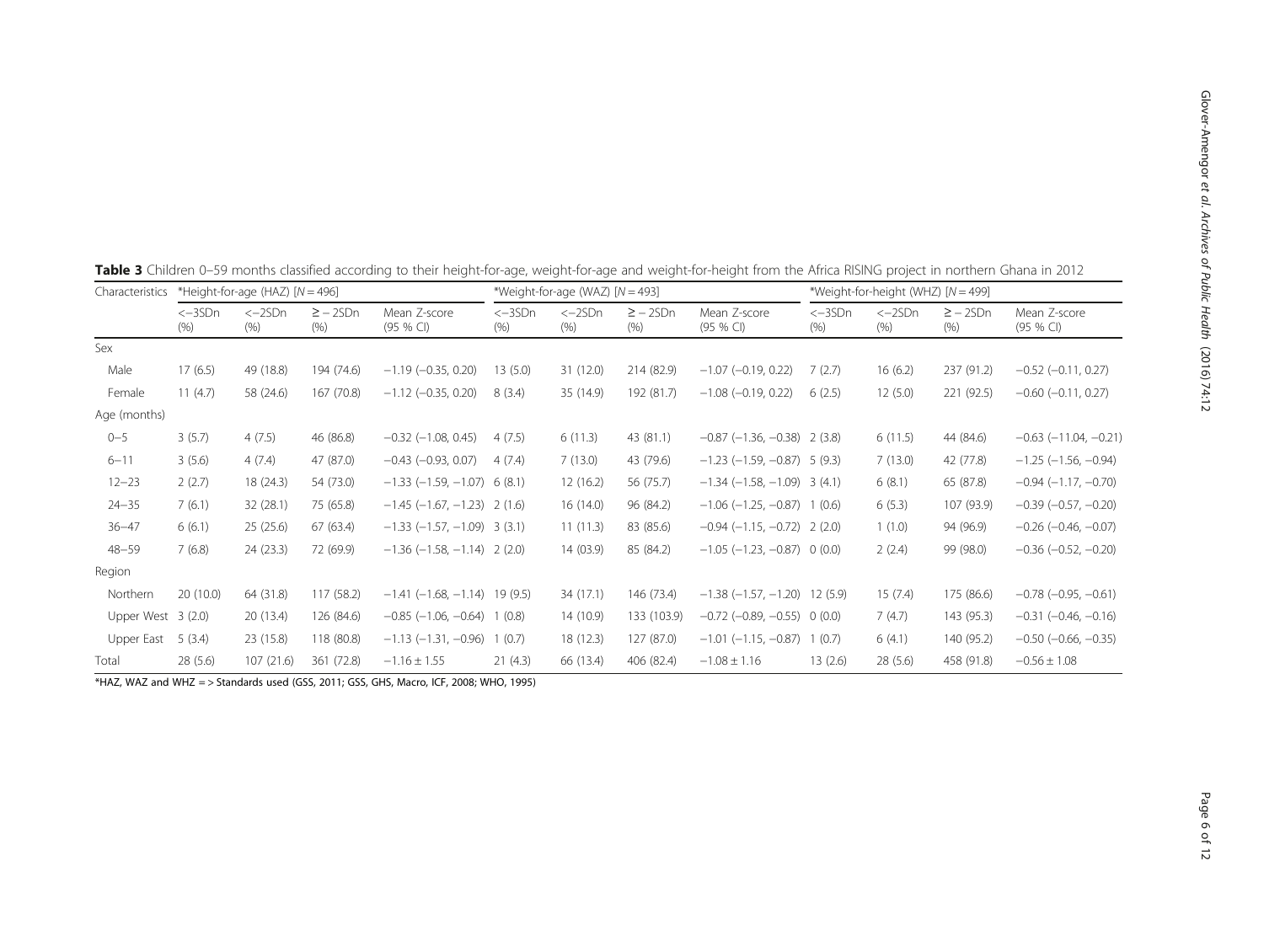| Characteristics |            | *Stunting ( $N = 496$ ) |            | *Underweight ( $N = 493$ ) |            | *Wasting ( $N = 499$ ) |  |
|-----------------|------------|-------------------------|------------|----------------------------|------------|------------------------|--|
|                 | Absent     | Present                 | Absent     | Present                    | Absent     | Present                |  |
| Sex             |            |                         |            |                            |            |                        |  |
| Male            | 194 (74.6) | 66 (25.4)               | 214 (82.9) | 44 (17.1)                  | 237 (91.2) | 23 (8.8)               |  |
| Female          | 167 (70.8) | 69 (29.2)               | 192 (81.7) | 43 (18.3)                  | 221 (92.5) | 18(7.5)                |  |
| Age (months)    |            |                         |            |                            |            |                        |  |
| $0 - 5$         | 46 (86.8)  | 7(13.2)                 | 43 (81.1)  | 10 (18.9)                  | 44 (84.6)  | 8(15.4)                |  |
| $6 - 11$        | 47 (87.0)  | 7(13.0)                 | 43 (79.6)  | 11(20.4)                   | 42 (77.8)  | 12 (22.2)              |  |
| $12 - 23$       | 54 (73.0)  | 20 (27.0)               | 56 (75.7)  | 18 (24.3)                  | 65 (87.8)  | 9(12.2)                |  |
| $24 - 35$       | 75 (65.8)  | 39 (34.2)               | 96 (84.2)  | 18 (15.8)                  | 107 (93.9) | 7(6.1)                 |  |
| $36 - 47$       | 67 (68.4)  | 31 (31.6)               | 83 (85.6)  | 14 (14.4)                  | 94 (96.9)  | 3(3.1)                 |  |
| $48 - 59$       | 72 (69.9)  | 31(30.1)                | 85 (84.2)  | 16(15.4)                   | 99 (98.0)  | 2(2.0)                 |  |
| Region          |            |                         |            |                            |            |                        |  |
| Northern        | 117 (58.2) | 84 (41.8)               | 146 (73.4) | 53 (26.6)                  | 175 (86.6) | 27 (13.4)              |  |
| Upper West      | 126 (84.6) | 23 (15.4)               | 133 (89.9) | 15(10.1)                   | 143 (95.3) | 7(4.7)                 |  |
| Upper East      | 118 (80.8) | 28 (19.2)               | 127 (87.0) | 19 (13.0)                  | 140 (95.2) | 7(4.8)                 |  |
| Total           | 361 (72.8) | 135 (27.2)              | 406 (82.4) | 87 (17.6)                  | 458 (91.8) | 41(8.2)                |  |

<span id="page-6-0"></span>Table 4 Percentage of children 0–59 months classified as stunted, underweight and wasted in northern Ghana from the Africa RISING project in 2012

\*Stunting, underweight and wasting = > absent refers good nutritional status and present refers to all forms of stunting, underweight and wasting based on standards used (GSS, 2011; GSS, GHS, Macro, ICF, 2008; WHO, 1995)

likely to be stunted as compared to children from other regions in northern Ghana. Stunting levels did not differ by sex and this is in agreement with "Feed the Future" baseline evaluation report for northern Ghana [[12](#page-11-0)]. Contrary to our findings, previous nationwide surveys reported that stunting varied with sex [\[7](#page-11-0), [8\]](#page-11-0). The differences could be attributed to numbers which were relatively small for this study as compared to nationwide surveys.

Stunting in this study was highest in 12–23 months old children as compared to 36–47 months old children reported elsewhere [[12](#page-11-0)]. Stunting was highest at 12–23 months as it is related to the ages at which many children cease to be breastfed and are exposed to contamination from water, food and the environment. These findings are consistent with a universal pattern of steep increase in children's HAZ from birth to age 23 months [\[13](#page-11-0)]. Levels of stunting remained equally high in older children  $(\geq 24$  months). This is in agreement with a study that showed a continued increase in stunting between ages 24 and 60 months using height-for-age difference (HAD) [[14](#page-11-0)]. The high levels of stunting after 24 months may be indicative of long-term consequences of nutritional insults experienced during the first 1000 days as postulated [[14](#page-11-0)].

Also children who are too short for their age may have been receiving inadequate food over a prolonged period of time. Being stunted could also be attributable to recurrent

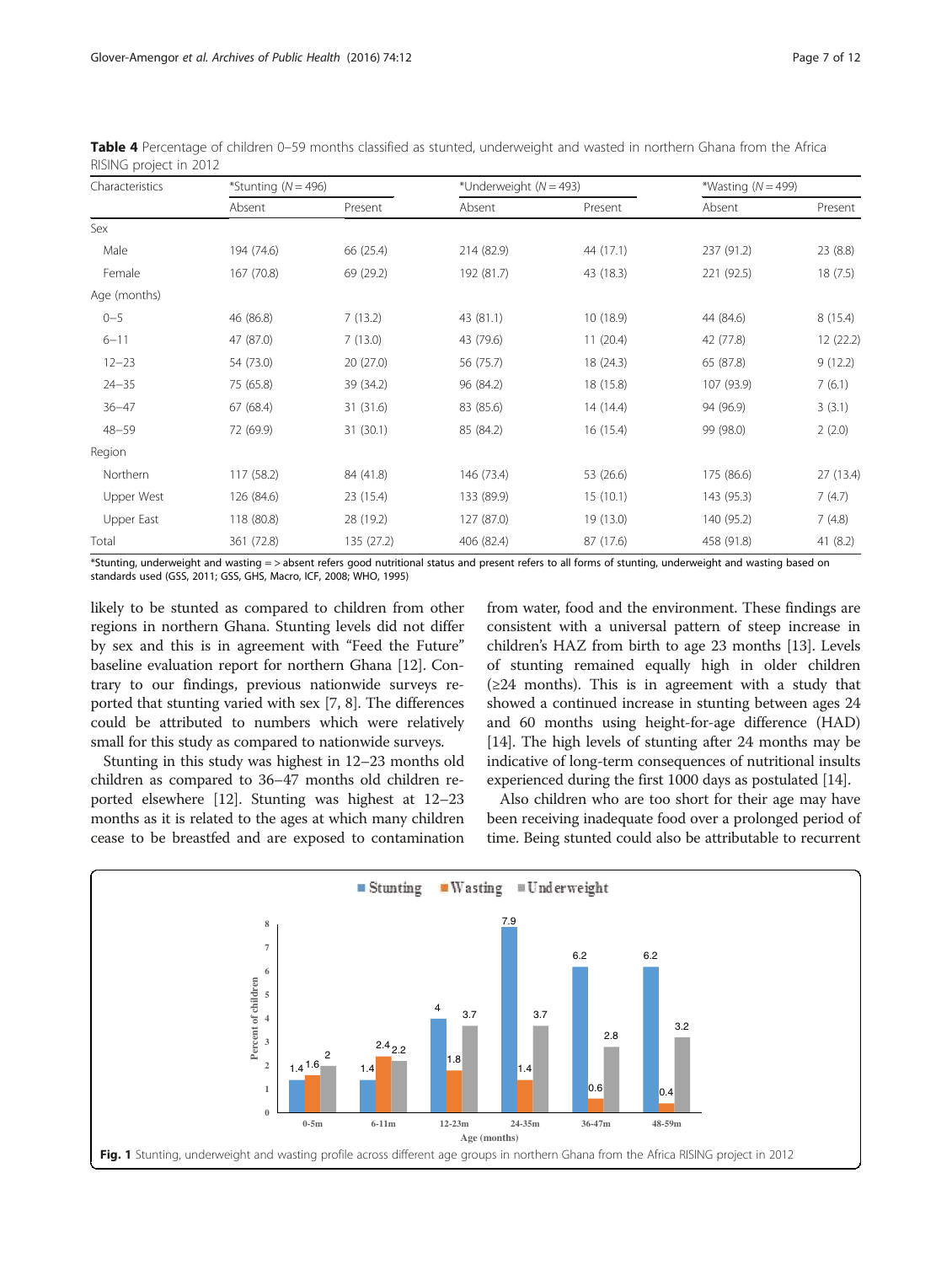| Characteristics | Nutritional status    |                         |                         |                           |                |  |  |
|-----------------|-----------------------|-------------------------|-------------------------|---------------------------|----------------|--|--|
|                 | Severely malnourished | Moderately malnourished | Marginally malnourished | All forms of malnutrition | Well nourished |  |  |
| Sex             |                       |                         |                         |                           |                |  |  |
| Male            | 9(10.7)               | 31 (36.9)               | 44 (52.4)               | 84 (32.4)                 | 175 (67.6)     |  |  |
| Female          | 6(7.0)                | 32 (37.2)               | 48 (55.8)               | 86 (35.8)                 | 154 (64.2)     |  |  |
| Age (months)    |                       |                         |                         |                           |                |  |  |
| $0 - 5$         | 2(13.3)               | 6(40.0)                 | 7(46.7)                 | 15 (28.3)                 | 38 (71.7)      |  |  |
| $6 - 11$        | 3(16.7)               | 6(33.3)                 | 9(50)                   | 18 (32.7)                 | 37 (67.3)      |  |  |
| $12 - 23$       | 4(15.4)               | 13(50)                  | 9(34.6)                 | 26 (34.2)                 | 50 (65.8)      |  |  |
| $24 - 35$       | 3(6.8)                | 14 (31.8)               | 27(61.4)                | 44 (38.6)                 | 70 (61.4)      |  |  |
| $36 - 47$       | 2(6.1)                | 11(33.3)                | 20(60.6)                | 33 (33.7)                 | 65 (66.3)      |  |  |
| $48 - 59$       | 1(2.9)                | 13 (38.2)               | 20 (58.8)               | 34 (33.0)                 | 69 (67.0)      |  |  |
| Region          |                       |                         |                         |                           |                |  |  |
| Northern        | 14 (13.9)             | 35 (34.7)               | 52 (51.5)               | 101 (49.5)                | 103(50.5)      |  |  |
| Upper West      | 0(0.0)                | 11(32.4)                | 23 (67.6)               | 34 (22.8)                 | 115(77.2)      |  |  |
| Upper East      | 1(2.9)                | 17(48.6)                | 17 (48.6)               | 35 (24.0)                 | 111 (76.0)     |  |  |
| Total           | 15(8.8)               | 63 (37.1)               | 92 (54.1)               | 170 (34.1)                | 329 (65.9)     |  |  |

<span id="page-7-0"></span>Table 5 Nutritional status of children 0–59 months classified according to their anthropometric indices from Africa RISING project in northern Ghana in 2012 ( $N = 499$ )

and chronic illness. High stunting prevalence in younger children 0–23 months and in older cohorts (24–59 months) raises important questions about an additional critical window for nutrition interventions against stunting. An analysis of African data sets showed modest gains between 24 and 48 months even in the absence of interventions [\[13\]](#page-11-0). A fairly recent study reported substantial height catch-up between 24 months and mid-childhood, also in the absence of intervention [[15\]](#page-11-0). Probably, the observed catch-up growth was due to benefits of previous nutritional interventions in the first 1000 days [\[15](#page-11-0)]. What is not known is the potential benefits of nutritional interventions after 24 months of life as long-term consequences of nutritional insults may or may not be reversible after this period? Adequate care must be taken to argue that 24–59 months presents another window of opportunity for catch-up growth as later nutritional interventions may lead to substantial fatmass accumulation with increased risk for adult onset chronic diseases [[16](#page-11-0)].

# Wasting profiles

Weight-for-height index measures body mass in relation to body height or length and it is used to describe wasting. Ghana's wasting prevalence stands at 6.2 % as compared to the level of 8.2 % in this study. Statistics indicated that wasting prevalence was highest in Upper West region [[8](#page-11-0)]. This is at variance to results presented here. Baseline "Feed the Future" report is in consonance with this study findings [[12](#page-11-0)]. Wasting in children is reflective of failure to receive adequate nutrition during immediate crisis such as

food shortage. Regions in northern Ghana lie in the Savanna vegetation zone with prolonged dry conditions throughout the year. Agriculture production is heavily rainfall dependent and the dry seasons are characterized by non-farming activities such as hunting, local manufacturing, charcoal production, petty trading and wage labour [[17](#page-11-0)]. A report by CARE international indicated that poverty and increasing episodes of hunger occur for 3–5 months annually in northern Ghana [[18](#page-11-0)]. Access to food for these children in poor rural communities may become more challenging with the ever alarming rate of climate change. Thus the vulnerability of children in these communities to food and adequate care may increase. During periods of food insecurity, access to care and dietary intake are compromised. Inadequate care in an unhealthy environment predisposes the child to infections. Infections have been shown to be one of the attributable causes of wasting in children [[19, 20\]](#page-11-0). A study in rural Bangladesh showed high concentrations of acute–phase protein (α-1-acid glycoprotein) and higher gut mucosal damage to be associated with wasting [\[19](#page-11-0)]. Infections impair the digestion and absorption of food and can cause further deterioration in wasted children.

Boys are more likely to be wasted than females. This agreed with the results of a national survey in Ghana in 2011 which reported that boys are more likely than girls to be too thin for their height (wasted) [[8](#page-11-0)]. However, an earlier national survey in 2008 did not find any association between wasting and sex of children [[7\]](#page-11-0). Children 0–11 months are more likely to be wasted in comparison to children who are older  $(\geq 24$  months). This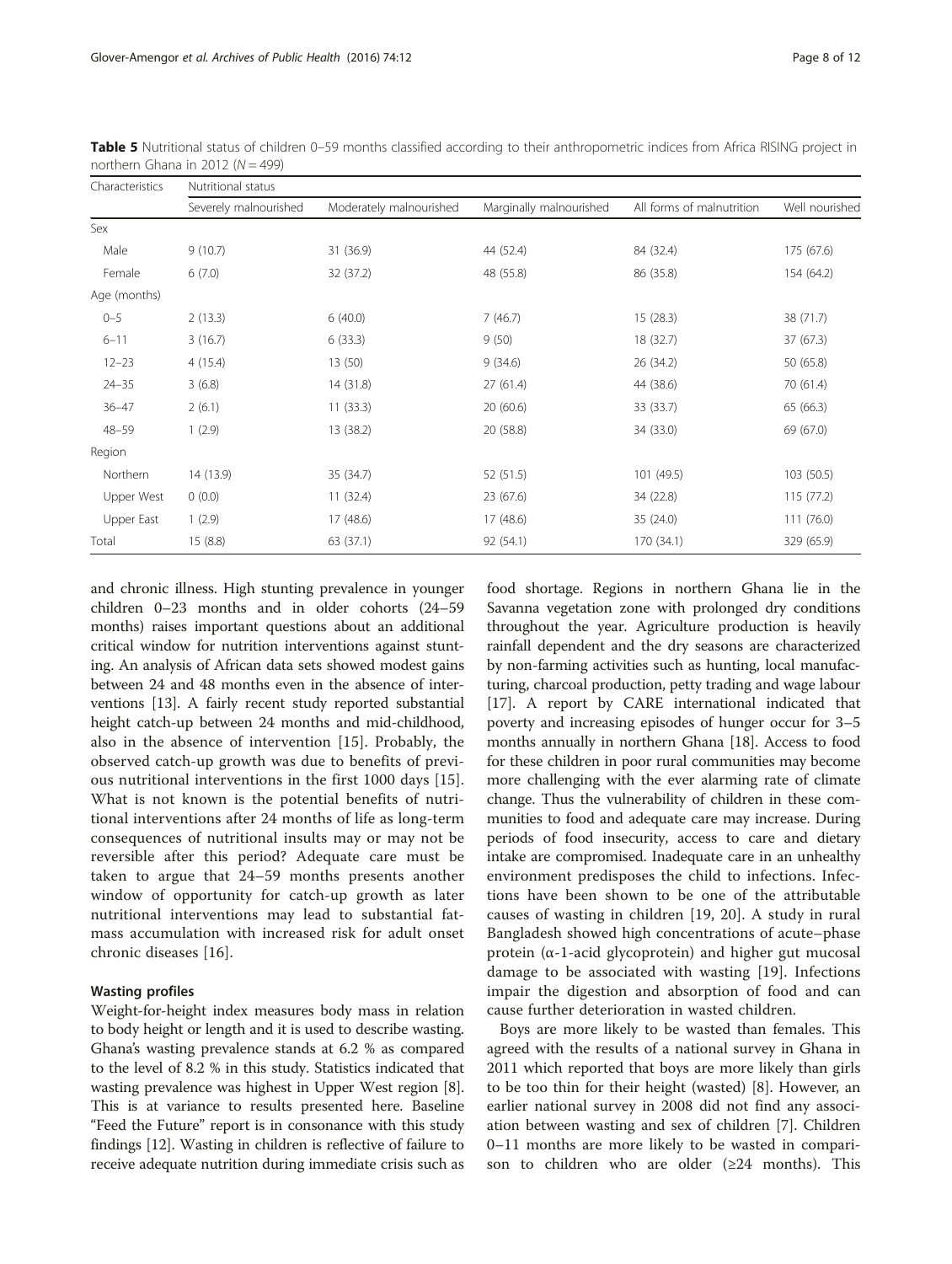<span id="page-8-0"></span>

| Table 6 Associations between child nutritional status and   |  |
|-------------------------------------------------------------|--|
| caregiver characteristics from the Africa RISING project in |  |
| northern Ghana in 2012#                                     |  |

| Characteristics                  | Nutritional status | p-value                     |             |  |
|----------------------------------|--------------------|-----------------------------|-------------|--|
|                                  |                    | Malnourished Well nourished |             |  |
| Sex of household head            |                    |                             |             |  |
| Female                           | 32 (27.8)          | 83 (72.2)                   | 0.05        |  |
| Male                             | 144 (38.2)         | 233 (61.8)                  |             |  |
| Age group of caregivers (years)  |                    |                             |             |  |
| $15 - 19$                        | 4 (26.7)           | 11(73.3)                    | 0.50        |  |
| $20 - 29$                        | 51 (36.7)          | 88 (63.3)                   |             |  |
| $30 - 39$                        | 73 (39.0)          | 114 (61.0)                  |             |  |
| $40 - 49$                        | 22(28.2)           | 56 (71.8)                   |             |  |
| $\geq 50$                        | 26 (35.6)          | 47 (64.4)                   |             |  |
| Household size                   |                    |                             |             |  |
| $\leq$ 5                         | 34 (26.8)          | 93 (73.2)                   | $0.01*$     |  |
| $6 - 10$                         | 71 (34.8)          | 133 (65.2)                  |             |  |
| >10                              | 71 (44.1)          | 90 (55.9)                   |             |  |
| Marital status                   |                    |                             |             |  |
| Unmarried                        | 18 (27.3)          | 48 (72.7)                   | 0.13        |  |
| Married                          | 158 (37.1)         | 268 (62.9)                  |             |  |
| Region                           |                    |                             |             |  |
| Northern                         | 101 (51.0)         | 97 (49.0)                   | $< 0.0001*$ |  |
| Upper West                       | 42 (28.8)          | 104 (71.2)                  |             |  |
| Upper East                       | 33 (22.3)          | 115 (77.7)                  |             |  |
| Educational level                |                    |                             |             |  |
| None                             | 136 (38.2)         | 220 (61.8)                  | 0.07        |  |
| Primary and above                | 40 (29.4)          | 96 (70.6)                   |             |  |
| Occupation                       |                    |                             |             |  |
| Farming                          | 110 (34.1)         | 213 (65.9)                  | 0.28        |  |
| Trading                          | 66 (39.1)          | 103 (60.9)                  |             |  |
| Income (GH¢)                     |                    |                             |             |  |
| < 100                            | 119 (34.8)         | 223 (65.2)                  | 0.78        |  |
| $101 - 300$                      | 47 (38.5)          | 75 (61.5)                   |             |  |
| $301 - 500$                      | 7 (41.2)           | 10 (58.8)                   |             |  |
| >500                             | 3(27.3)            | 8(72.7)                     |             |  |
| Primary source of obtaining food |                    |                             |             |  |
| Own production                   | 117 (38.4)         | 188 (61.6)                  | 0.28        |  |
| Purchases                        | 6(28.6)            | 15(71.4)                    |             |  |
| Own production + purchases       | 53 (31.9)          | 113 (68.1)                  |             |  |
| Feeding frequency                |                    |                             |             |  |
| Once                             | 1(16.7)            | 5 (83.3)                    | $0.002*$    |  |
| Twice                            | 26 (22.8)          | 88 (77.2)                   |             |  |
| Thrice                           | 149 (40.1)         | 223 (59.9)                  |             |  |
| Body mass index (BMI)            |                    |                             |             |  |
| Underweight                      | 23 (41.8)          | 32 (58.2)                   | 0.43        |  |

| <b>Table 6</b> Associations between child nutritional status and |
|------------------------------------------------------------------|
| caregiver characteristics from the Africa RISING project in      |
| northern Ghana in 2012# (Continued)                              |

| Normal           | 132 (35.9) | 236 (64.1) |  |
|------------------|------------|------------|--|
| Overweight/obese | 21 (30.4)  | 48 (69.6)  |  |

#Children and mothers with incomplete data were excluded; \*Significant at *p*-valve  $< 0.05$ 

finding agrees with reports of increasing levels of wasting in 0–11 months old children [\[8](#page-11-0), [12](#page-11-0)]. This confirms the first 1000 days as a critical window of opportunity for nutrition interventions for preventing wasting. A previous longitudinal study in Guatemala demonstrated that growth impact of a high-protein/energy food supplement was largest among children who received the intervention during their first 24–36 months of life compared with children exposed at older months [\[21\]](#page-11-0). Nutrition interventions from conception to 24 months have also been shown to have a wide range of physical, cognitive, educational, health and economic productivity outcomes throughout adulthood [[22](#page-11-0), [23](#page-11-0)].

The highest level of wasting was seen at 6–11 months. This coincides with the time infants begin to receive foods to complement their breastmilk intake. The age at which breastfed infants are first given complementary foods have been linked to increased risk of diarrhoeal diseases from contaminated weaning foods and a high risk of growth faltering [\[24\]](#page-11-0). Additionally, feeding practices such as feeding styles to ensure intake and frequency of feeding are important for preventing wasting. In rural Haryama in India, it was shown that an educational intervention on appropriate complementary feeding practices resulted in a significant but small gains in physical growth [[25\]](#page-11-0).

#### Underweight and malnutrition profiles

Underweight is reflective of both chronic and acute malnutrition. Levels of underweight (17.6) in these communities studied are higher than the national prevalence of 13.4 % [[8](#page-11-0)]. Levels of underweight were highest in the communities in Northern region whilst the communities in Upper West region had the lowest. Our results were consistent with the most recent national survey [[8\]](#page-11-0). No significant differences were observed for sex as reported elsewhere [\[12\]](#page-11-0). The levels of underweight were highest in 12–23 months and 24–35 months old children [[8](#page-11-0), [12\]](#page-11-0).

Children in selected communities in Northern region were more likely to be malnourished as compared to children from Upper West and Upper East regions. Regional estimates in Ghana indicated that children in Northern region were more likely to be underweight and stunted as compared to children from other regions [\[7](#page-11-0), [8\]](#page-11-0). This trend was observed even in these selected communities due to the high level of poverty in Northern Ghana. A previous nationwide study in Ghana indicated that children in the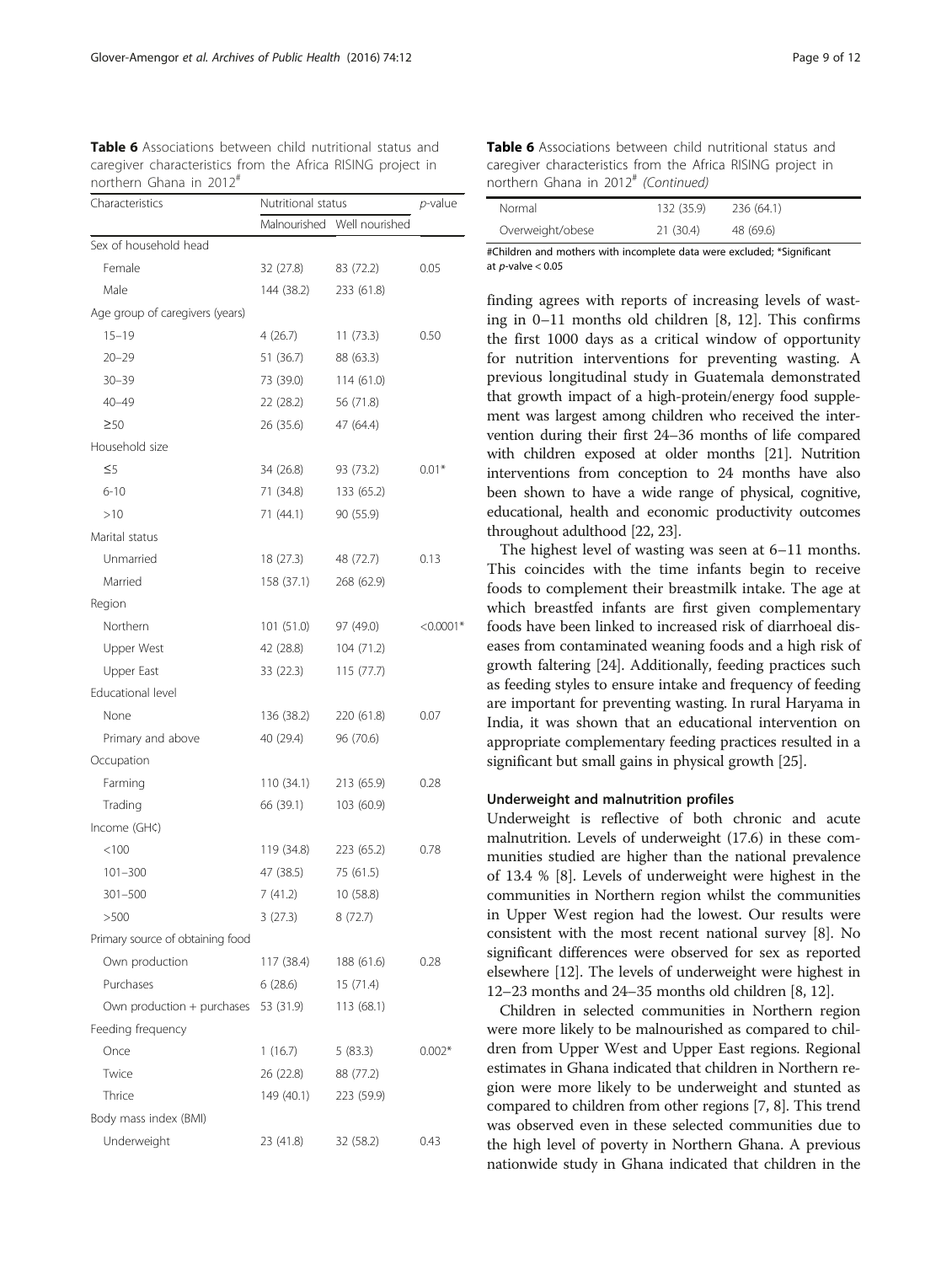| Variables             | OR   | 95 % confidence interval |       | $p$ -value |
|-----------------------|------|--------------------------|-------|------------|
|                       |      | Lower                    | Upper |            |
| Sex of child          |      |                          |       | 0.21       |
| Female                | 0.54 | 0.20                     | 1.43  |            |
| Male                  | 1.00 |                          |       |            |
| Age of child (months) |      |                          |       | 0.91       |
| $0 - 5$               | 2.22 | 0.14                     | 34.82 |            |
| $6 - 11$              | 1.40 | 0.19                     | 10.63 |            |
| $12 - 23$             | 1.17 | 0.20                     | 6.92  |            |
| $24 - 35$             | 1.12 | 0.26                     | 4.83  |            |
| $36 - 47$             | 0.58 | 0.12                     | 2.84  |            |
| $48 - 59$             | 1.00 |                          |       |            |
| Sex of household head |      |                          |       | 0.05       |
| Female                | 5.34 | 0.97                     | 29.45 |            |
| Male                  | 1.00 |                          |       |            |
| Age group (years)     |      |                          |       | 0.46       |
| $15 - 19$             | 0.13 | 0.01                     | 2.52  |            |
| $20 - 29$             | 1.10 | 0.20                     | 5.90  |            |
| $30 - 39$             | 1.49 | 0.30                     | 7.33  |            |
| $40 - 49$             | 2.46 | 0.29                     | 20.88 |            |
| $\geq 50$             | 1.00 |                          |       |            |
| Household size        |      |                          |       | 0.81       |
| $\leq 5$              | 1.54 | 0.35                     | 6.93  |            |
| $6 - 10$              | 1.41 | 0.42                     | 4.69  |            |
| >10                   | 1.00 |                          |       |            |
| Region                |      |                          |       | 0.13       |
| Northern              | 6.93 | 1.05                     | 45.50 |            |
| Upper East            | 2.53 | 0.58                     | 10.98 |            |
| Upper West            | 1.00 |                          |       |            |
| Marital status        |      |                          |       | 0.29       |
| Unmarried             | 0.42 | 0.08                     | 2.09  |            |
| Married               | 1.00 |                          |       |            |
| Educational level     |      |                          |       | 0.77       |
| None                  | 0.84 | 0.26                     | 2.73  |            |
| Primary and above     | 1.00 |                          |       |            |
| Occupation            |      |                          |       | $0.03*$    |
| Farming               | 4.15 | 1.17                     | 14.67 |            |
| Trading               | 1.00 |                          |       |            |
| Income (GH¢)          |      |                          |       | 0.74       |
| < 100                 | 0.16 | 0.00                     | 5.82  |            |
| $101 - 300$           | 0.14 | 0.00                     | 5.28  |            |
| $301 - 500$           | 0.08 | 0.00                     | 12.55 |            |
| >500                  | 1.00 |                          |       |            |

<span id="page-9-0"></span>

| <b>Table 7</b> Predictors of poor nutritional status of children from |
|-----------------------------------------------------------------------|
| the Africa RISING project in northern Ghana in 2012                   |

Table 7 Predictors of poor nutritional status of children from the Africa RISING project in northern Ghana in 2012 (Continued)

| Primary source of obtaining food |      |      |       | 0.99 |
|----------------------------------|------|------|-------|------|
| Own production                   | 0.84 | 0.25 | 2.85  |      |
| Purchases                        | 0.06 | 0.06 | 7.34  |      |
| Own production + purchases       | 1.00 |      |       |      |
| Feeding frequency                |      |      |       | 0.60 |
| Once                             | 0.02 | 0.00 | 25.32 |      |
| Twice                            | 0.93 | 0.22 | 3.84  |      |
| Thrice                           | 1.00 |      |       |      |
| Body mass index (BMI)            |      |      |       | 0.34 |
| Underweight                      | 4.51 | 0.52 | 38.85 |      |
| Normal                           | 1.26 | 0.31 | 5.14  |      |
| Overweight/obese                 | 1.00 |      |       |      |

\*Significant at p-valve < 0.05. Adjusted  $R^2 = 0.88$ ; OR's are adjusted for all variables in the table

poorest households were at least twice more likely to be malnourished in comparison with children from the wealthiest households [[8\]](#page-11-0).

## Predictors of poor nutritional status

Sex of child was independently correlated with stunting, wasting and underweight. Few studies in sub-Saharan Africa that have demonstrated sex differences in nutritional status have argued that such differences occur in low socio-economic settings such as northern Ghana [[26](#page-11-0)–[28](#page-11-0)]. Caregivers' educational level was not a significant predictor of poor child nutritional status. This finding is in agreement with a study conducted among children in Kampala which found that formal education exerted no influence on the nutritional status of children [\[29](#page-11-0)]. However, other studies found that a poor educational background could be associated with child undernutrition [[30](#page-11-0)–[32\]](#page-11-0). The differences could be due to the low educational level of the caregivers in this study. Studies have shown that as more caregivers obtain education, the more they will visit a health facility and get some nutrition and health advice from health professionals [\[33](#page-11-0)–[35](#page-11-0)]. However, this may not be the case in low-income settings where majority of the caregivers had basic education as their highest level of education.

A World Bank report in 2014 indicated that, teenage caregivers and caregivers in their late 30s, were significantly more likely to have children suffering from all forms of malnutrition. Although not statistically significant, an interesting trend was observed for maternal age. Increasing maternal age was poorly associated with child nutritional status. This is at variance to previously published studies due to the unequal distribution of mothers across the different age groups. Additionally, it could be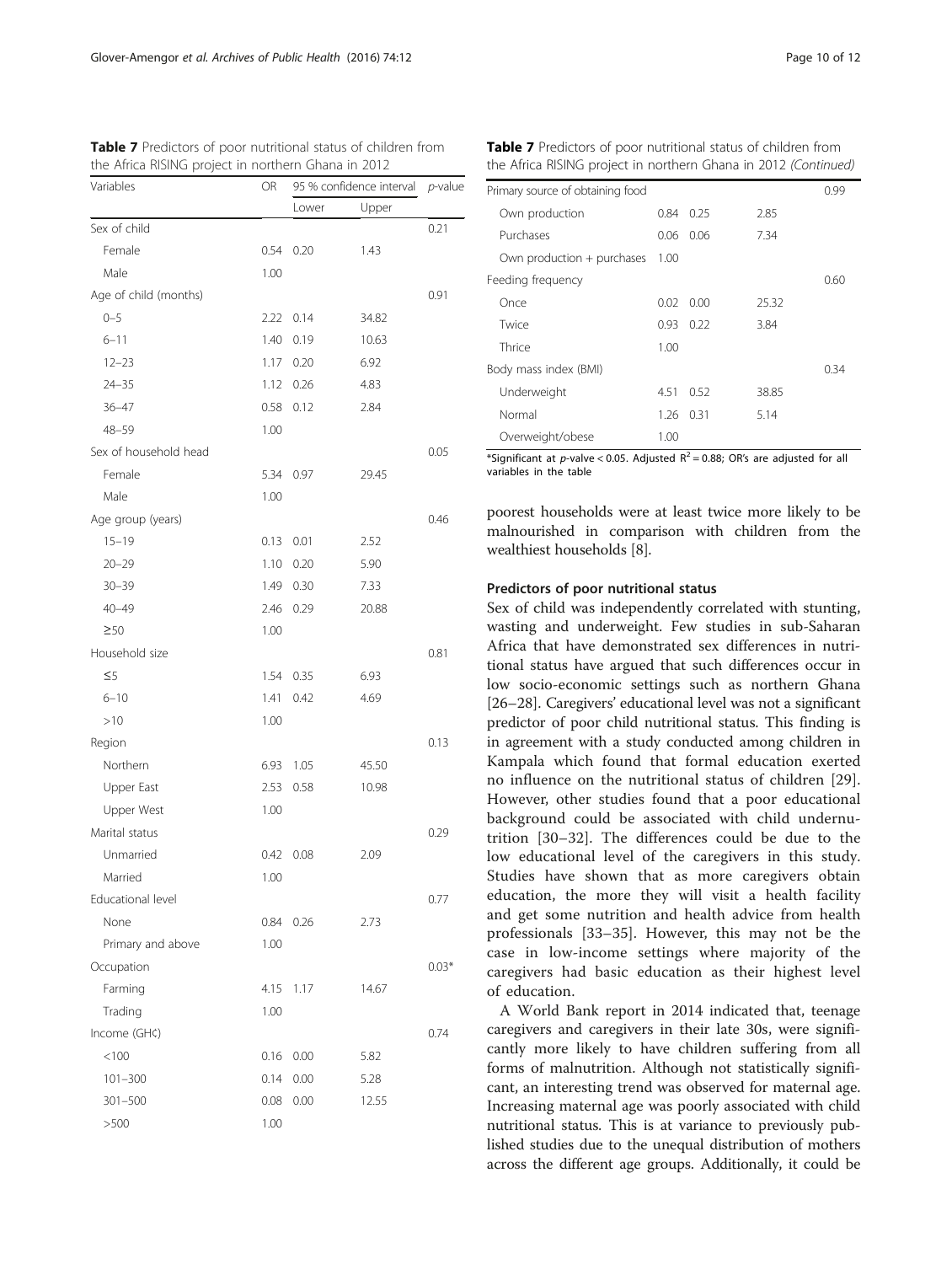<span id="page-10-0"></span>that older caregivers had less health seeking behaviors as compared to younger caregivers especially in low-income setting like northern Ghana.

Household size was independently associated with poor nutritional status. A study in Ethiopia found that children from larger households were more vulnerable to malnutrition [\[36\]](#page-11-0). This could be because food for each household was limited and children were easily affected [\[37\]](#page-11-0). However, household size exerted no influence on nutritional status in the binary logistics regression model. Although, other studies [\[32, 38\]](#page-11-0) have confirmed that household size has no influence on the nutritional status of children, this finding reported here could be due to the large average household size of 5–10 persons in northern Ghana.

Additionally, after adjusting for all possible confounders, caregivers' occupation was a significant predictor of poor nutritional status. Children whose caregivers were farmers were more likely to be malnourished as compared to children whose caregivers were traders. A study in Ethiopia noted that having a salary from employment (either from wage or government work) was a strong predictor for WHZ and HAZ [\[33\]](#page-11-0). This study indicates that having daily income from trading activities was more beneficial as compared to farming in which access to income is seasonal. Also, the poor nutritional status of children whose caregivers are farmers could be due to the fact that the caregivers sell most of their farm produce for money and not for household consumption. Although the caregivers were all smallholder farmers, most of their produce were being sold for money. It was expected that the money obtained from the sale of farm produce may be used to improve the nutritional status of children in the household, but most of the money they earned were used in paying for credits these poor farmers had enjoyed during the lean season (personal observation). Again these caregivers may not have control over their own money made from selling of farm produce so that they can buy a variety of foods, thereby improving dietary diversity of the children within the household. The dynamics of smallholder farmers in northern Ghana may have accounted for the different findings reported in this study.

#### Strengths and limitations

This paper established baseline estimates of nutritional status of children 0–59 months in selected communities in northern Ghana from the Africa RISING project in 2012. The cross sectional nature of this study makes causal relationships between maternal and child nutritional status less probable. However, since it was conducted in low-income rural settings like northern Ghana, it will give us an initial point to assess the impact of interventions that would be carried out by Africa RISING in these communities. Further studies on food and nutrition insecurity may

be needed in order to identify other determinants of poor nutritional status among children in northern Ghana.

# Conclusion

Different forms of malnutrition still exist as a public health problem in various communities in northern Ghana from the Africa RISING project in 2012. These findings will inform the strategies or priorities of the intervention programme to be implemented by Africa RISING. Also, it will serve as basis to evaluate Africa RISING interventions in these communities. This will inform policies on agriculture-nutrition sensitive interventions to curtail childhood malnutrition.

# Recommendation

Further research on smallholder farmer household food and nutrition security especially of female caregivers is needed to fully understand the dynamics of childhood malnutrition in northern Ghana.

#### Abbreviations

WAZ: Weight-for-age z-score; WHZ: Weight-for-height z-score; HAZ: Height-for-age z-score; WHO: World Health Organization; GSS: Ghana Statistical Service; GDHS: Ghana Demographic and Health Survey; MICS: Multiple Indicator Cluster Survey; NGOs: Non-governmental organizations; Africa RISING: Africa Research in Sustainable Intensification for the next generation; IITA: International Institute of Tropical Agriculture.

#### Competing interests

The authors declare that they have no competing interests.

#### Authors' contributions

MG-A and IA drafted the manuscript. IA was responsible for the data analyses. All authors contributed to conception and the interpretation of the results. All authors read and approved the final manuscript.

#### Acknowledgements

We thank the mother-child pairs who participated in this study. We acknowledge International Institute of Tropical Agriculture (IITA) for financial support.

#### Author details

<sup>1</sup> Council for Scientific and Industrial Research-Food Research Institute, Box M 20, Accra, Ghana. <sup>2</sup>School of Public Health, University of Health and Allied Sciences, PMB 31, Ho, Ghana. <sup>3</sup>Department of Family and Consumer Sciences, Faculty of Agriculture, University for Development Studies, Nyankpala, Tamale, Ghana. <sup>4</sup>International Institute of Tropical Agriculture Africa Research in Sustainable Intensification Project, Box TL 6, Tamale, Ghana. <sup>5</sup>International Institute of Tropical Agriculture, Africa Research in Sustainable Intensification Project, PMB 5320, Oyo-Road, Ibadan, Nigeria.

#### Received: 16 October 2015 Accepted: 30 January 2016 Published online: 04 April 2016

#### References

- 1. Khan Y, Bhutta ZA. Nutritional deficiencies in the developing world: current status and opportunities for intervention. Pediatr Clin North Am. 2010;57(6):1409–41.
- 2. Muller O, Krawinkel M. Malnutrition and health in developing countries. CMAJ. 2005;173(3):279–86.
- 3. Black RE, Victora CG, Walker SP, Bhutta ZA, Christian P, de Onis M, et al. Maternal and child undernutrition and overweight in low-income and middle-income countries. Lancet. 2013;382(9890):427–51.